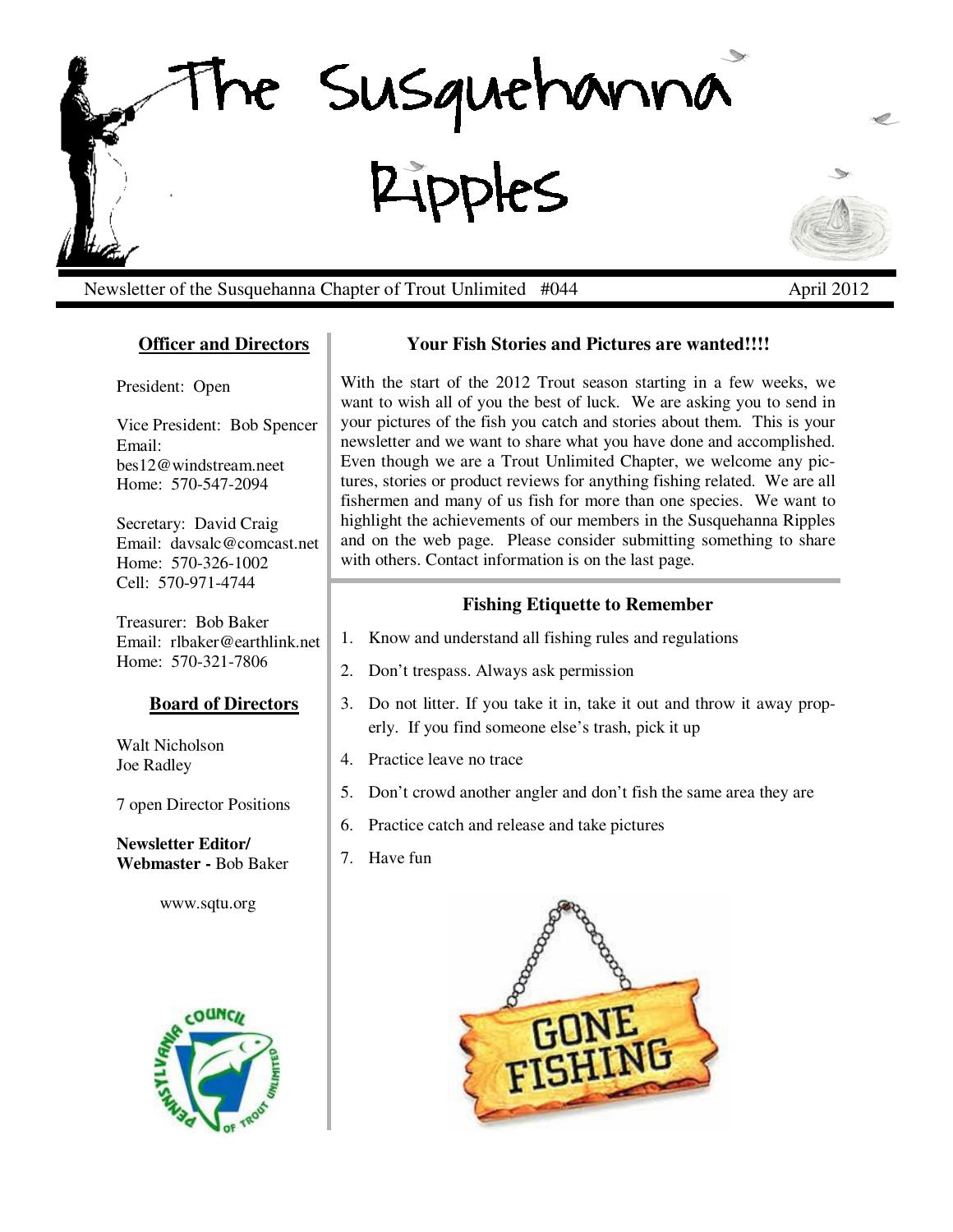## **FLY TYING MATERIALS SALE**

SCTU has obtained a quantity of fly tying materials and books from donations and an estate purchase. The excess of what we need for our tying course will be sold at meetings well below market price in order to raise funds for the chapter.

We have india necks, a few very good dry fly necks, necks, hooks, thread, floss, dubbing, quills, fur, etc. Come check it out, and pick up supplies and classic books. Items will be for sale at Chapter Meetings.

### **Treasurer's Report for February 1—29, 2012 Checking Account**  Beginning Balance February 1, 2012 **\$2,207.03**  No Deposits Expenses Bob Baker (Reimbursement) February 2012 Newsletter \$ 147.76 Post Office Bulk Mail Postage \$ 125.00 Fly fishing Materials \$ 200.00 Checking Account Balance February 29, 2012 **\$ 1734.27 Savings Account**  Beginning Balance February 1, 2012 **\$6,492.15** Interest Payment February 15, 2012 \$ 0.29 Ending balance February 29, 2012 **\$6,492.44** Checking Account Balance **\$1734.27** Savings Account Balance **\$6,492.44** Total money in bank **\$8,226.71 WELCOME NEW MEMBERS**  Scott Macgill David Price **Fisheries Management Plan for Pine Creek** The Pennsylvania Fish and Boat Commission has recently released it fisheries management plan for Pine Creek. Pine Creek is an 87 mile long stream which originates in Potter County and flows through Tioga, Lycoming and Clinton counties. "The plan describes the history of fisheries management on Pine Creek, identifies the factors affecting the biological health of the stream, and outlines future fisheries management plans," said Jason Detar, Area 3 Fisheries Manager. "Part of the process of developing the plan involves soliciting public input. We appreciate anglers taking the time to review the plan and providing us with their comments." This 58-page plan is available online at the PFBC website at: http://fishandboat.com/ pinecreekplan.htm. The plan is designed to guide future actions by the PFBC and aid other stakeholders by providing information and information needs about these valuable resources. Pine Creek supports a diverse fishery of cold and warm-water species. The upper stretch of Pine Creek above Genessee Forks supports an excellent wild trout population, while the middle reach from Genessee Forks to Waterville - including "the canyon" - provides for quality stocked trout angling, and the lower section from Waterville downstream offers good warm-water angling opportunities for smallmouth bass. http://fishandboat.com/ newsreleases/2012press/pineck-plan.htm **Pennsylvania Trout Newsletter online**

Because you are a member of Trout Unlimited, you are automatically a member of The Pennsylvania Council of Trout Unlimited. Council has stopped mailing their newsletter but has it on their website at http://www.patrout.org/. Please check out the site and the newsletter to find out what is happening on the State level.

Dennis Sauers

Gladwin Yenner

Doug Zehner

Our Membership now stands at 200 members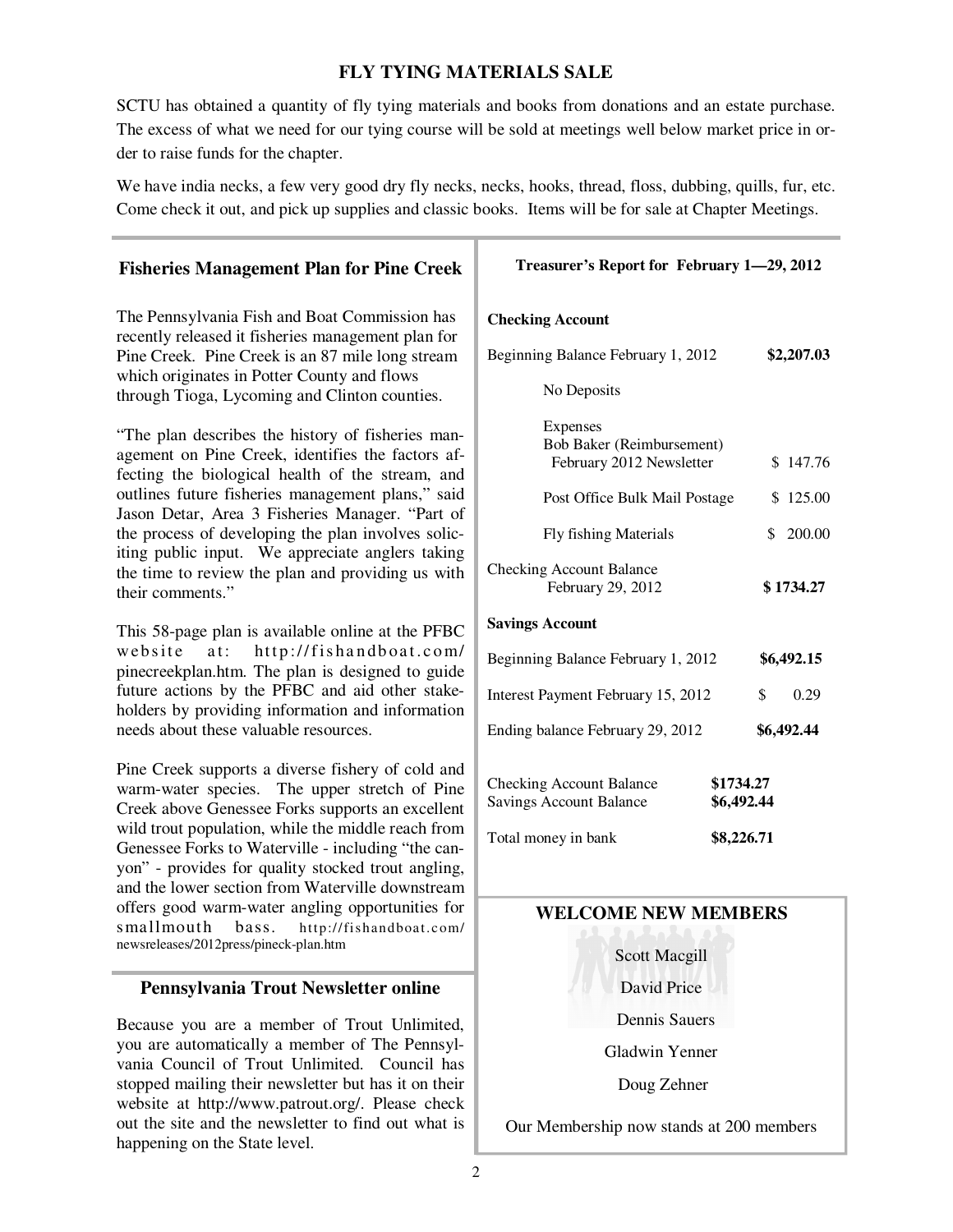### **Volunteer Opportunities**

- July 16—July 20, work will be done on Lycoming Creek at the Sheshequin campgrounds in Marsh Hill. Numerous devices will be installed in the creek under the direction of the PFBC. For more details or to sign up, please contact Mike Ditchfield at 998-9926. This work will be done during the day.
- Work will be done on Wallis run in late July or Early August. This work will be done with the North Central Pennsylvania conservancy. No other details are available to us at this time but please contact Renee Carey at 323-6222 for more details or to sign up.
- The Lycoming / Sullivan Envirothon will be held at the Consolidated Sportsmans on Route 87. This will take place on April 25, 2012 from 8:30 - 1:00. This is a competition between teams of high school students on topics such as soils, water, forestry, and many others. The teams go to stations and are tested on their knowledge. The winning team then goes to the State Envirothon on May 22 and 23 at the University of Pittsburg in Johnstown.
- April 28, 2012 at 9:30 am 12:30 pm a clean up of the Loyalsock Creek is planned. This will the be second clean up day headed up by Clinton County Cleanscapes, Inc. The goal of this clean up to is to remove the flood debris that remains along the creek as well as other debris that has found its way along the creek since the flooding in September 2011. More information about the cleanup can be obtained by contacting Elisabeth Lynch-McCoy, Executive Director of Clinton County Cleanscapes, Inc (P.O. Box 304, Mill Hall, PA 17751, 570-726-3511 or by email at clintoncountycleanscapes@yahoo.com). You can also visit their websites at: http://www.clintoncountypa.com/PA% 20Cleanways%20Banner.htm or http://www.keeppabeautiful.org/
- May 22 23, 2012 is the 28th annual Pennsylvania Envirothon at the University of Pittsburg in Johnstown. Over 100 volunteers are needed for this event. For more information or to register, please contact Bill Kahler at 570 - 327 - 3571 or wkahler@pa.gov.
- July 22- 27, 2012, the national Canon Envirothon will be held at the Susquehanna University in Selinsgrove. There will be over 40 States and several Canadian Provinces represented. Over 300 volunteers are needed for this event. Please go to www.envirothonpa.org and click on the Canon Envirothon logo on the left side of the page to see a list of volunteer opportunities. You can also contact Karen Books at 717 - 787 - 2103 or kbooks@pa.gov for more information or to register

## **New Web Page Lists Proposed Wild Trout Waters**

The Pennsylvania Fish and Boat Commission (PFBC) has launched a new web page which lists streams that have been sampled by the PFBC and cooperating partners as part of its statewide initiative to document waterways supporting naturally reproducing wild trout.

"The wild trout designation is a biological classification which indicates that a stream is producing and sustaining a natural trout population," said Dave Miko, chief of the PFBC's Division of Fisheries Management. "It's important because streams with this designation, and their associated wetlands, are entitled to greater regulatory protection." The web page is http://fishandboat.com/wild-trout-designations-step1.htm.

The streams on the list have been sampled by the PFBC and cooperating partners as part of an effort to collect baseline biological information from previously un-surveyed streams. Preliminary results from the surveys indicate that the streams on the list may be eligible for consideration as wild trout waters. They may also support wild trout populations sufficient to designate a stream section as a Class A wild trout stream. http://fishandboat.com/newsreleases/2012press/wild-trout.htm